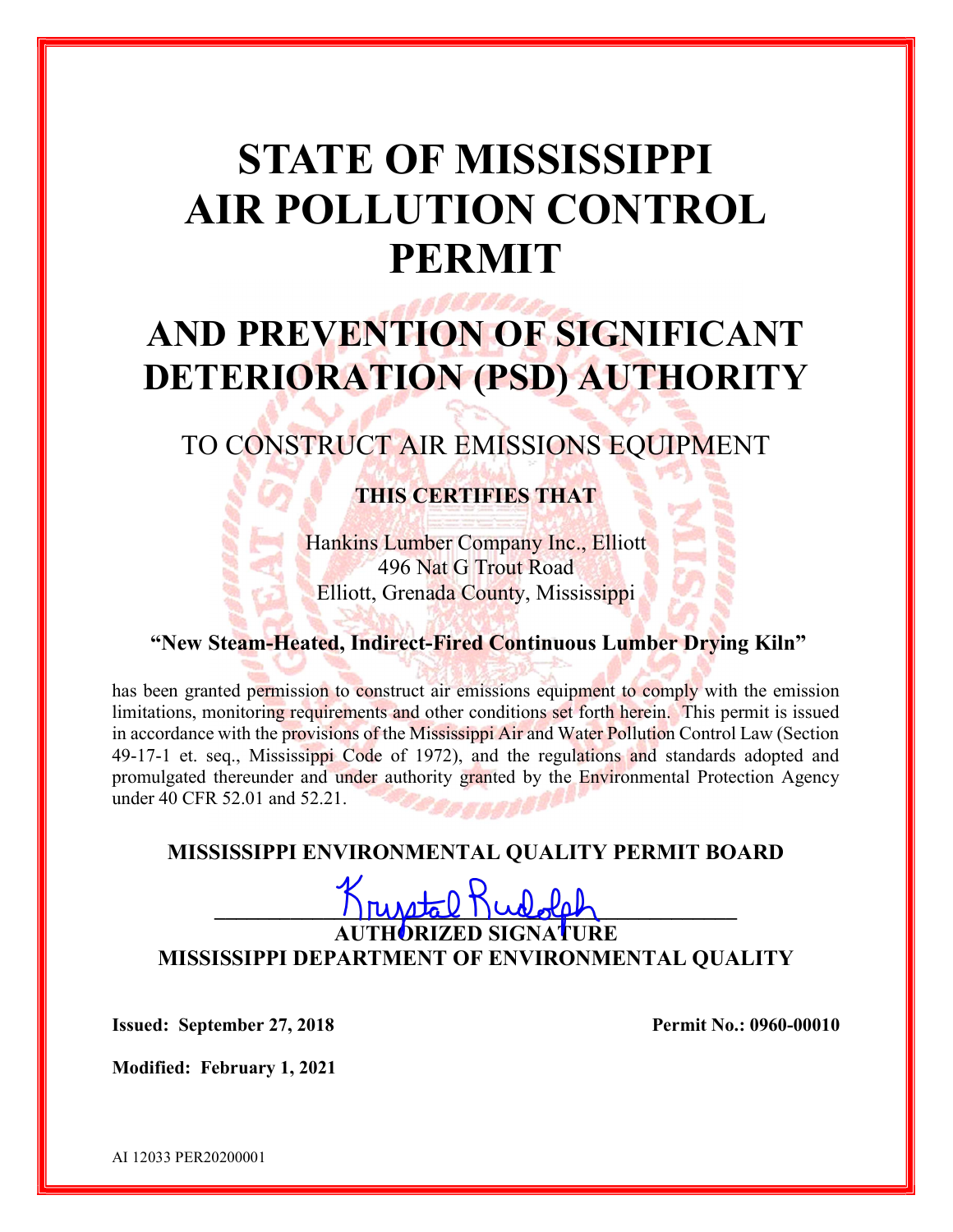#### SECTION 1. GENERAL CONDITIONS

1.1 This permit is for air pollution control purposes only.

(Ref.: 11 Miss. Admin. Code Pt. 2, R. 2.1.D.)

1.2 Any activities not identified in the application are not authorized by this permit.

(Ref.: Miss. Code Ann. 49-17-29(1)(b))

1.3 The knowing submittal of a permit application with false information may serve as the basis for the Permit Board to void the permit issued pursuant thereto or subject the applicant to penalties for operating without a valid permit pursuant to State Law.

(Ref.: 11 Miss. Admin. Code Pt. 2, R. 2.2.B(5).)

1.4 It is the responsibility of the applicant/permittee to obtain all other approvals, permits, clearances, easements, agreements, etc., which may be required including (but not limited to) all required local government zoning approvals or permits.

(Ref.: 11 Miss. Admin. Code Pt. 2, R. 2.1.D(6).)

1.5 The issuance of a permit does not release the permittee from liability for constructing or operating air emissions equipment in violation of any applicable statute, rule, or regulation of state or federal environmental authorities.

(Ref.: 11 Miss. Admin. Code Pt. 2, R. 2.2.B(7).)

1.6 It shall not be a defense for a permittee in an enforcement action that it would have been necessary to halt or reduce the permitted activity in order to maintain compliance with the conditions of the permit, unless halting or reducing activity would create an imminent and substantial endangerment threatening the public health and safety of the lives and property of the people of this state.

(Ref.: 11 Miss. Admin. Code Pt. 2, R. 2.2.B(15)(a).)

1.7 The permit and/or any part thereof may be modified, revoked, reopened, and reissued, or terminated for cause. Sufficient cause for a permit to be reopened shall exist when an air emissions stationary source becomes subject to Title V. The filing of a request by the permittee for a permit modification, revocation and reissuance, or termination, or of a notification of planned changes or anticipated noncompliance does not stay any permit condition.

(Ref.: 11 Miss. Admin. Code Pt. 2, R. 2.2.B(15)(b).)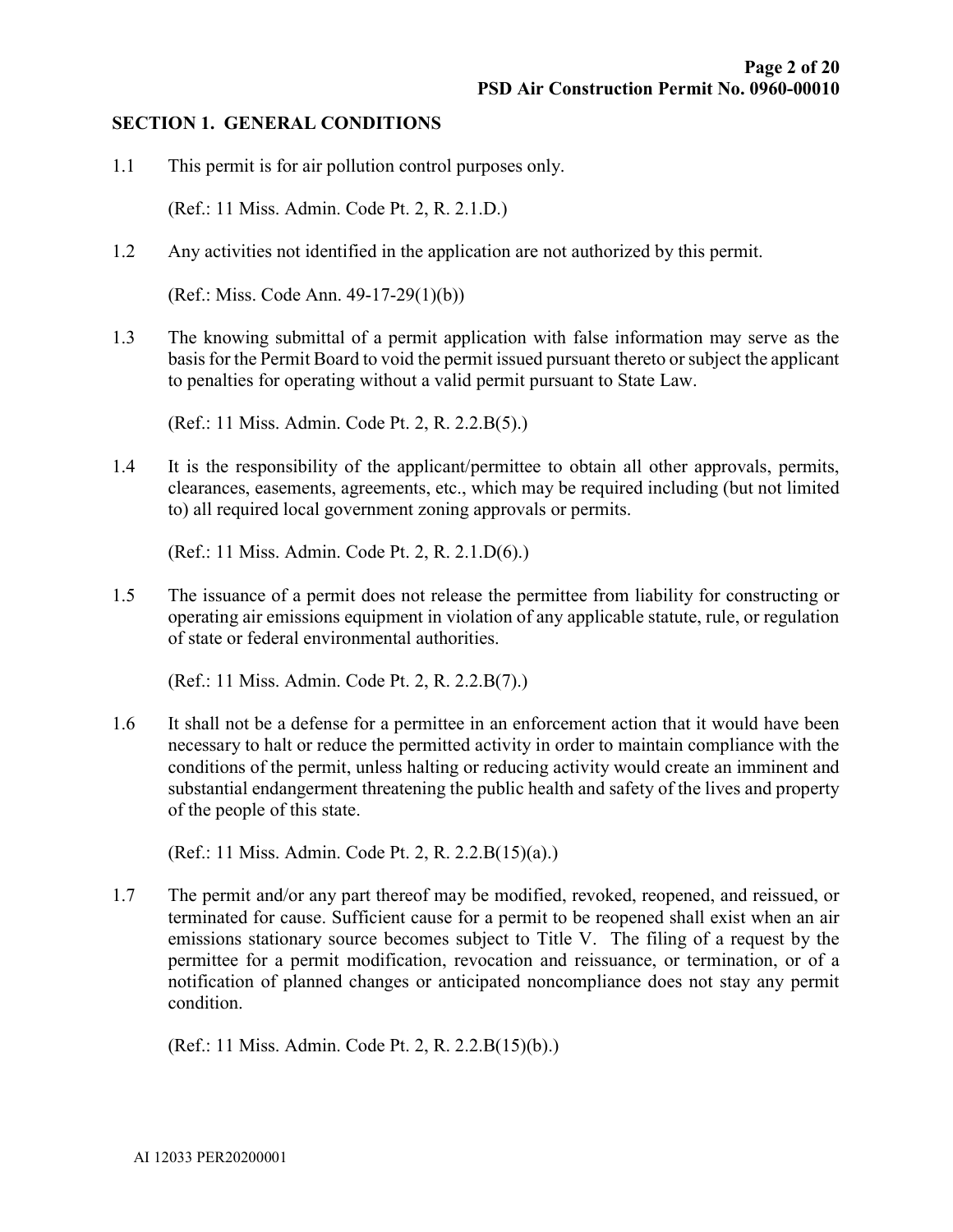1.8 The permit does not convey any property rights of any sort, or any exclusive privilege.

(Ref.: 11 Miss. Admin. Code Pt. 2, R. 2.2.B(15)(c).)

1.9 The permittee shall furnish to the Department of Environmental Quality (DEQ) within a reasonable time any information the MDEQ may request in writing to determine whether cause exists for modifying, revoking and reissuing, or terminating the permit or to determine compliance with the permit. Upon request, the permittee shall also furnish to the MDEQ copies of records required to be kept by the permit or, for information claimed to be confidential, the permittee shall furnish such records to the MDEQ along with a claim of confidentiality. The permittee may furnish such records directly to the Administrator along with a claim of confidentiality.

(Ref.: 11 Miss. Admin. Code Pt. 2, R. 2.2.B(15)(d).)

1.10 Design and Construction Requirements: The stationary source shall be designed and constructed so as to operate without causing a violation of any Applicable Rules and Regulations, without interfering with the attainment and maintenance of State and National Ambient Air Quality Standards, and such that the emission of air toxics does not result in an ambient concentration sufficient to adversely affect human health and well-being or unreasonably and adversely affect plant or animal life beyond the stationary source boundaries.

(Ref.: 11 Miss. Admin. Code Pt. 2, R. 2.5.A(1)-(3).)

1.11 The necessary facilities shall be constructed to prevent any wastes or other products or substances to be placed in a location where they are likely to cause pollution of the air or waters of the State without the proper environmental permits.

(Ref.: Miss. Code Ann. 49-17-29(1) and (2))

1.12 Fugitive Dust Emissions from Construction Activities: The construction of the stationary source shall be performed in such a manner so as to reduce fugitive dust emissions from construction activities to a minimum.

(Ref.: 11 Miss. Admin. Code Pt. 2, R. 2.5.A(4).)

- 1.13 General Nuisances: The permittee shall not cause, permit, or allow the emission of particles or any contaminants in sufficient amounts or of such duration from any process as to be injurious to humans, animals, plants, or property, or to be a public nuisance, or create a condition of air pollution.
	- (a) The permittee shall not cause or permit the handling, transporting, or storage of any material in a manner which allows or may allow unnecessary amounts of particulate matter to become airborne.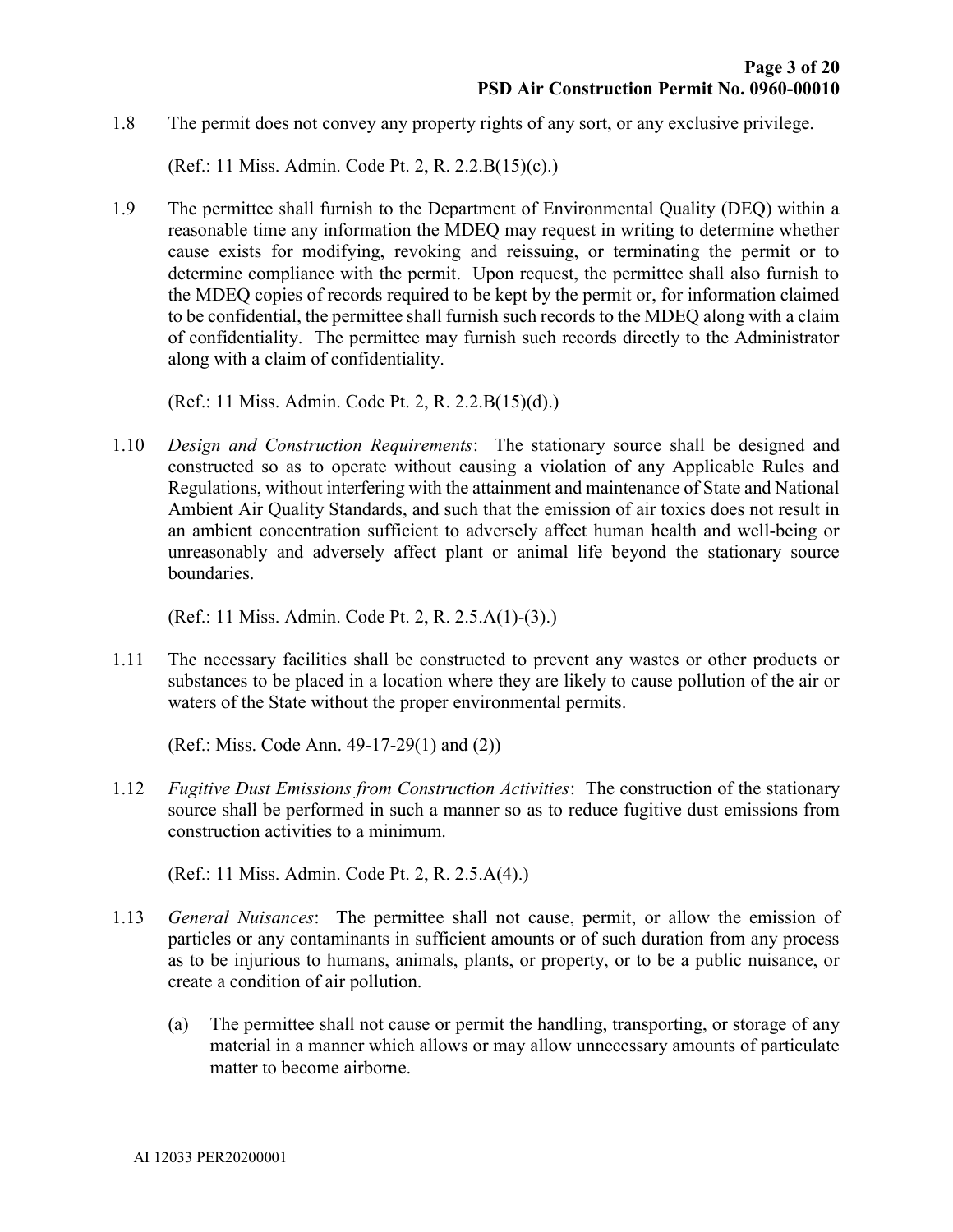(b) When dust, fumes, gases, mist, odorous matter, vapors, or any combination thereof escape from a building or equipment in such a manner and amount as to cause a nuisance to property other than that from which it originated or to violate any other provision of Mississippi Administrative Code, Title 11, Part 2, Chapter 1, the Commission may order such corrected in a way that all air and gases or air and gasborne material leaving the building or equipment are controlled or removed prior to discharge to the open air.

(Ref.: 11 Miss. Admin. Code Pt. 2, R. 1.3.C.)

- 1.14 Right of Entry: The permittee shall allow the Mississippi Department of Environmental Quality, Office of Pollution Control and the Mississippi Environmental Quality Permit Board and/or their representatives, upon presentation of credentials:
	- (a) To enter at reasonable times upon the permittee's premises where an air emission source is located or in which any records are required to be kept under the terms and conditions of this permit; and
	- (b) To have access to and copy any records required to be kept under the terms and conditions of this permit; to inspect any monitoring equipment or monitoring method required in this permit; and to sample any air contaminants or waste waters, fuel, process material, or other material which affects or may affect emission of air contaminants from any source.

(Ref.: Miss. Code Ann. 49-17-21)

- 1.15 Permit Modification or Revocation: After notice and opportunity for a hearing, the Permit Board may modify the permit or revoke it in whole or in part for good cause shown including, but not limited to, the following:
	- (a) Persistent violation of any of the terms or conditions of this permit;
	- (b) Obtaining this permit by misrepresentation or failure to disclose fully all relevant facts; or
	- (c) A change in federal, state, or local laws or regulations that require either a temporary or permanent reduction or elimination of previously authorized air emission.

(Ref.: 11 Miss. Admin. Code Pt. 2, R. 2.2.C.)

1.16 Public Record and Confidential Information: Except for information determined to be confidential under the Mississippi Air and Water Pollution Control Law, all information obtained in accordance with the terms of this permit shall be available for public inspection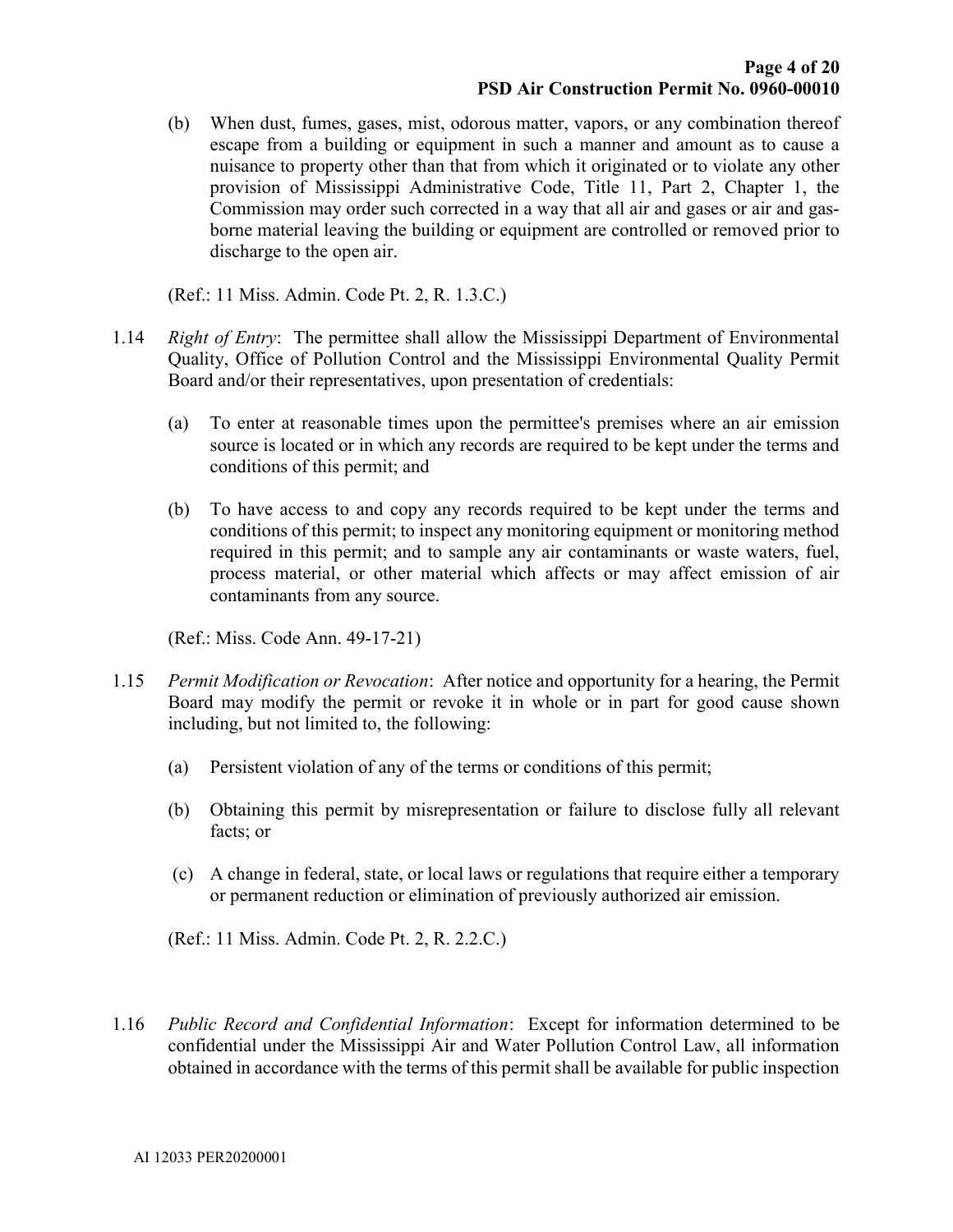at the offices of the Mississippi Department of Environmental Quality, Office of Pollution Control.

(Ref.: Miss. Code Ann. 49-17-39)

1.17 Permit Transfer: This permit shall not be transferred except upon approval of the Permit Board.

(Ref.: 11 Miss. Admin. Code Pt. 2, R. 2.16.B.)

1.18 Severability: The provisions of this permit are severable. If any provision of the permit, or the application of any provision of the permit to any circumstances, is challenged or held invalid, the validity of the remaining permit provisions and/or portions thereof or their application to other persons or sets of circumstances, shall not be affected thereby.

(Ref.: 11 Miss. Admin. Code Pt. 2, R. 2.1.D(7).)

1.19 Permit Expiration: The permit to construct will expire if construction does not begin within eighteen (18) months from the date of issuance, if construction is suspended for eighteen (18) months or more, or if construction is not completed within a reasonable time. The MDEQ may extend the 18-month period upon a satisfactory showing that an extension is justified.

(Ref.: 11 Miss. Admin. Code Pt. 2, R. 2.5.C(1)., R. 2.5.C(4)., and R. 5.2.)

1.20 Certification of Construction: A new stationary source issued a Permit to Construct cannot begin operation until certification of construction by the permittee.

(Ref.: 11 Miss. Admin. Code Pt. 2, R. 2.5.D(3).)

1.21 Beginning Operation: After certification of construction by the permittee, the Permit to Construct shall be deemed to satisfy the requirement for a permit to operate until the date the application for issuance or modification of the Title V Permit or the application for issuance or modification of the State Permit to Operate (whichever is applicable) is due. This provision is not applicable to a source excluded from the requirement for a permit to operate as provided by Mississippi Administrative Code, Title 11, Part 2, Chapter 2, Rule 2.13.G.

(Ref.: 11 Miss. Admin. Code Pt. 2, R. 2.5.D(4).)

1.22 Application for a Permit to Operate: The application for issuance or modification of the State Permit to Operate or the Title V Permit (whichever is applicable) is due twelve (12) months after beginning operation or such earlier date or time as specified in the Permit to Construct. The Permit Board may specify an earlier date or time for submittal of the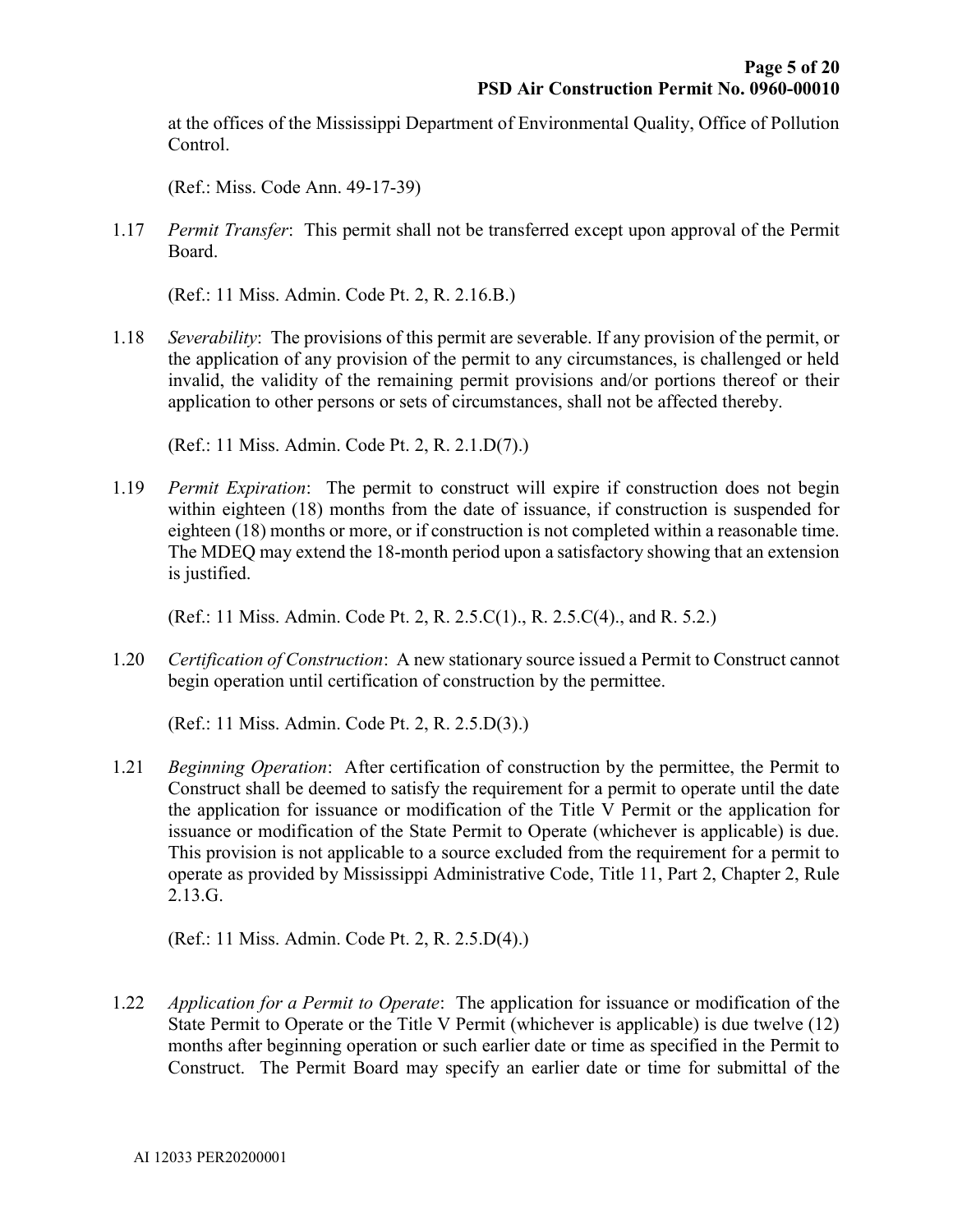application. Beginning operation will be assumed to occur upon certification of construction, unless the permittee specifies differently in writing.

(Ref.: 11 Miss. Admin. Code Pt. 2, R. 2.5.D(5).)

1.23 Operating Under a Permit to Construct: Upon submittal of a timely and complete application for issuance or modification of a State Permit to Operate or a Title V Permit, whichever is applicable, the applicant may continue to operate under the terms and conditions of the Permit to Construct and in compliance with the submitted application until the Permit Board issues, modifies, or denies the Permit to Operate.

(Ref.: 11 Miss. Admin. Code Pt. 2, R. 2.5.D(6).)

- 1.24 Except as otherwise specified herein, the permittee shall be subject to the following provisions with respect to upsets, startups, and shutdowns.
	- (a) Upsets (as defined in 11 Miss. Admin. Code Pt. 2, R. 1.2.)
		- (1) For an upset, the Commission may pursue an enforcement action for noncompliance with an emission standard or other requirement of an applicable rule, regulation, or permit. In determining whether to pursue enforcement action, and/or the appropriate enforcement action to take, the Commission may consider whether the source has demonstrated through properly signed contemporaneous operating logs or other relevant evidence the following:
			- (i) An upset occurred and that the source can identify the cause(s) of the upset;
			- (ii) The source was at the time being properly operated;
			- (iii) During the upset the source took all reasonable steps to minimize levels of emissions that exceeded the emission standard or other requirement of an applicable rule, regulation, or permit;
			- (iv) That within five (5) working days of the time the upset began, the source submitted a written report to the Department describing the upset, the steps taken to mitigate excess emissions or any other noncompliance, and the corrective actions taken and;
			- (v) That as soon as practicable but no later than twenty-four (24) hours of becoming aware of an upset that caused an immediate adverse impact to human health or the environment beyond the source boundary or caused a general nuisance to the public, the source provided notification to the Department.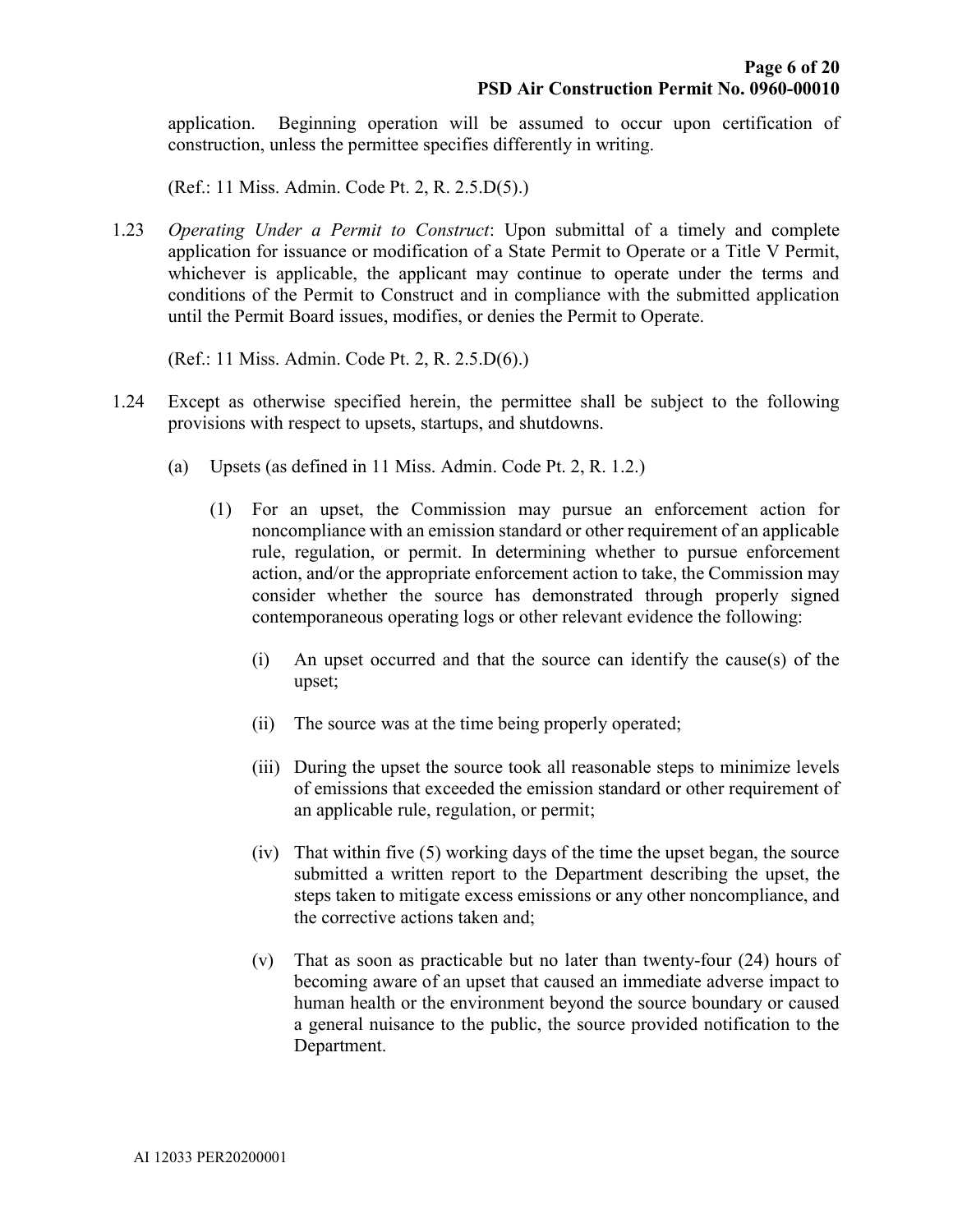- (2) In any enforcement proceeding by the Commission, the source seeking to establish the occurrence of an upset has the burden of proof.
- (3) This provision is in addition to any upset provision contained in any applicable requirement.
- (4) These upset provisions apply only to enforcement actions by the Commission and are not intended to prohibit EPA or third party enforcement actions.
- (b) Start-ups and Shutdowns (as defined in 11 Miss. Admin. Code Pt. 2, R. 1.2.)
	- (1) Start-ups and shutdowns are part of normal source operation. Emission limitations apply during startups and shutdowns unless source specific emission limitations or work practice standards for startups and shutdowns are defined by an applicable rule, regulation, or permit.
	- (2) Where the source is unable to comply with existing emission limitations established under the State Implementation Plan (SIP) and defined in Mississippi Administrative Code, Title 11, Part 2, Chapter 1, the Department will consider establishing source specific emission limitations or work practice standards for start-ups and shutdowns. Source specific emission limitations or work practice standards established for start-ups and shutdowns are subject to the requirements prescribed in Mississippi Administrative Code, Title 11, Part 2, Chapter 1, Rule 1.10.B(2)(a) through (e).
	- (3) Where an upset (as defined in 11 Miss. Admin. Code Pt. 2, R. 1.2.) occurs during start-up or shutdown, see the upset requirements above.

(Ref.: 11 Miss. Admin. Code Pt. 2, R. 1.10.)

1.25 General Duty: All air emission equipment shall be operated as efficiently as possible to minimize emissions of air contaminants.

(Ref.: 11 Miss. Admin. Code Pt. 2, R. 2.2.B(10).)

- 1.26 Compliance Testing: Regarding compliance testing:
	- (a) The results of any emissions sampling and analysis shall be expressed both in units consistent with the standards set forth in any Applicable Rules and Regulations or this permit and in units of mass per time.
	- (b) Compliance testing will be performed at the expense of the permittee.
	- (c) Each emission sampling and analysis report shall include but not be limited to the following: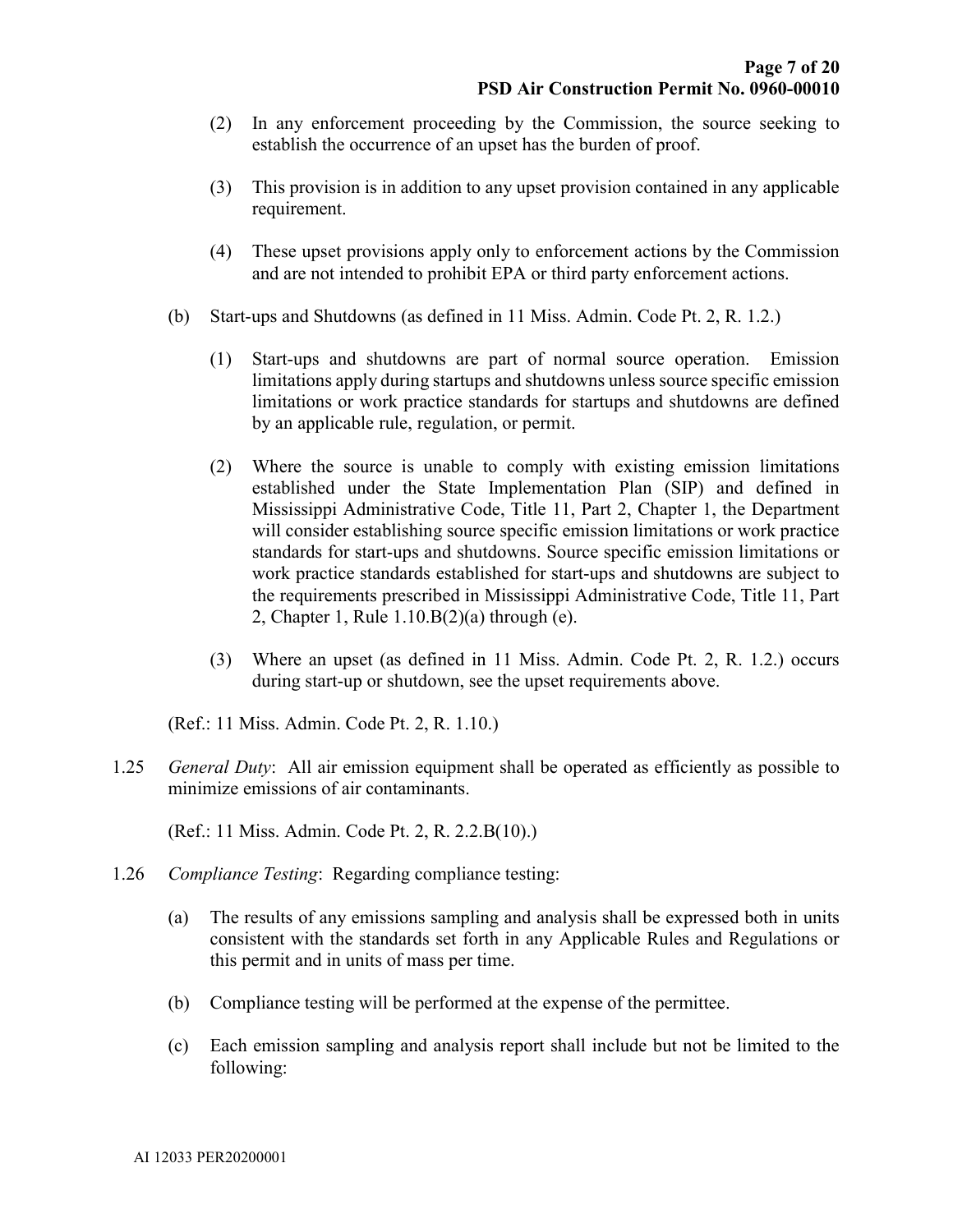- (1) Detailed description of testing procedures;
- (2) Sample calculation(s);
- (3) Results; and
- (4) Comparison of results to all Applicable Rules and Regulations and to emission limitations in the permit.

(Ref.: 11 Miss. Admin. Code Pt. 2, R. 2.6.B(3), (4), and (6).)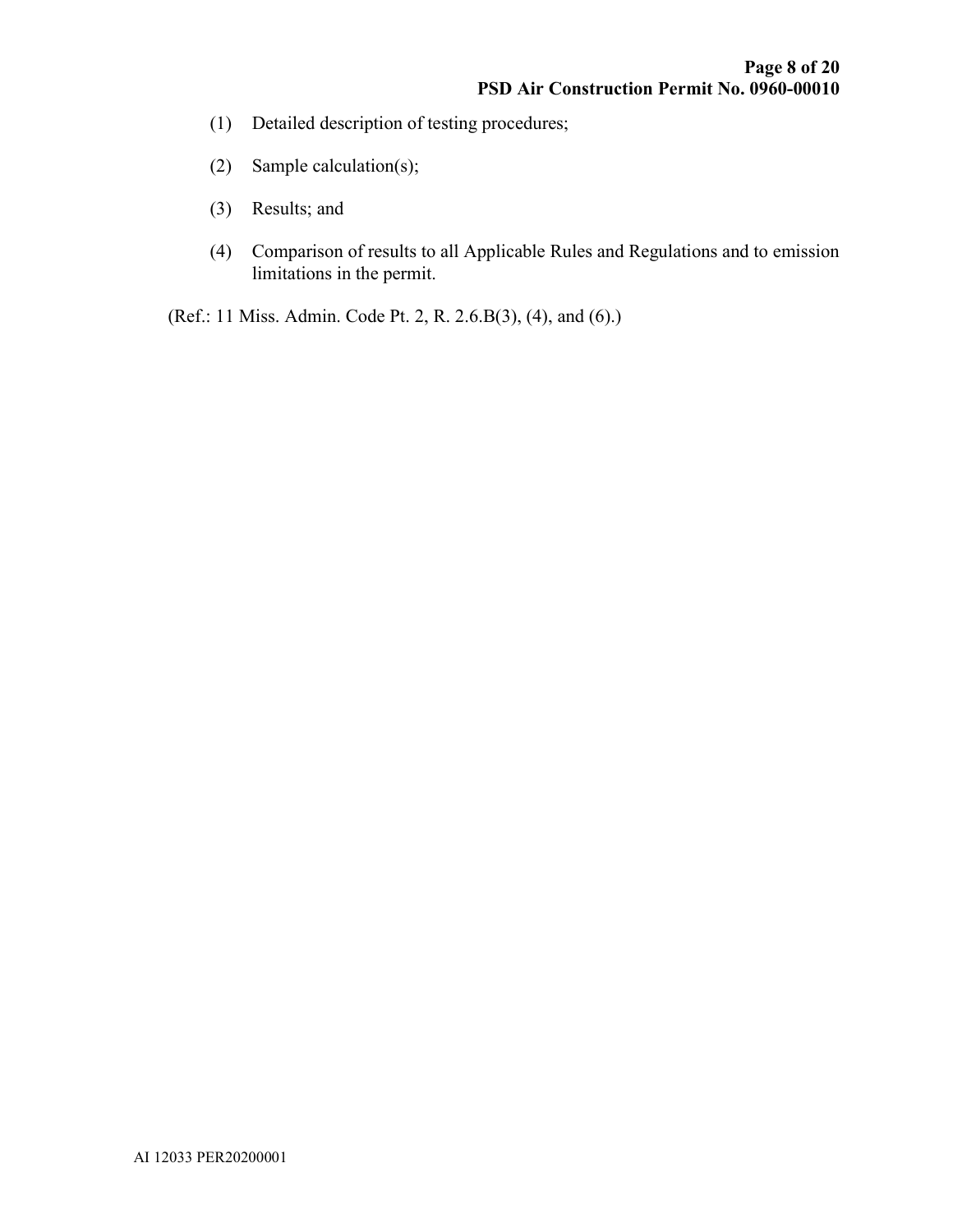### SECTION 2. EMISSION POINT DESCRIPTION

The permittee is authorized to construct and/or modify and operate, upon certification of construction, air emissions equipment, as described in the following table:

| <b>EMISSION</b><br><b>POINT</b> | <b>DESCRIPTION</b>                                                                                                                                      |  |  |
|---------------------------------|---------------------------------------------------------------------------------------------------------------------------------------------------------|--|--|
| $AA-100$                        | Facility-Wide (Hankins Lumber Company Inc., Elliot)                                                                                                     |  |  |
| $AA-001$                        | No. 1 Erie City 65 MMBTU/Hour Wood Waste-Fired Boiler [equipped with a multiclone that is<br>inherent to the operation of the boiler]                   |  |  |
| $AA-002$                        | No. 2 Bigelow 23 MMBTU/Hour Wood Waste-Fired Boiler [equipped with an ash arrestor that is<br>inherent to the operation of the boiler]                  |  |  |
| $AA-003$                        | Log Debarking and Green End Sawmill Operations                                                                                                          |  |  |
| $AA-004$                        | Fuel Cyclone [pneumatically transfers dry shavings and hogged trim from the Planer Cyclone to the<br>Shavings Bin Truck Load-Out Area]                  |  |  |
| $AA-006$                        | Two (2) Steam-Heated, Indirect-Fired Batch Lumber Drying Kilns [Kiln No. 1 removed]                                                                     |  |  |
| $AA-007$                        | One (1) Steam-Heated, Indirect-Fired Batch Lumber Drying Kiln                                                                                           |  |  |
| $AA-008$                        | Planer High-Efficiency Cyclone [pneumatically conveys dry shavings from the Planer Mill and<br>hogged trim from the Hogger Cyclone to the Fuel Cyclone] |  |  |
| AA-009                          | Hogger High-Efficiency Cyclone [pneumatically conveys hogged trim to the Planer Cyclone]                                                                |  |  |
| $AA-010$                        | One (1) Steam-Heated, Indirect-Fired Continuous Lumber Drying Kiln [New]                                                                                |  |  |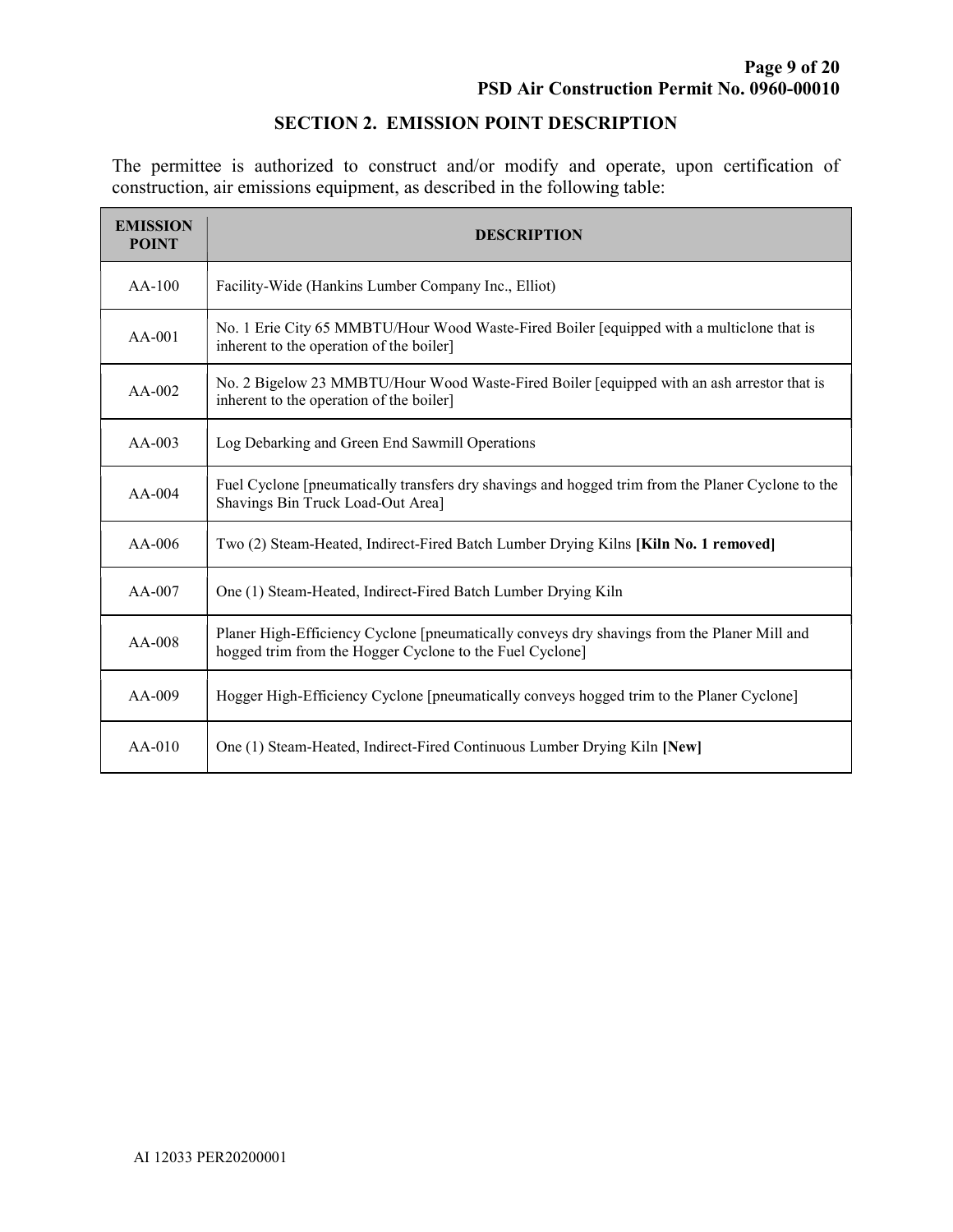| <b>Emission</b><br>Point(s) | <b>Applicable Requirement</b>                                                                                                                                                                  | Condition<br><b>Number</b> | Pollutant /<br>Parameter                 | <b>Limitation / Standard</b>                                     |
|-----------------------------|------------------------------------------------------------------------------------------------------------------------------------------------------------------------------------------------|----------------------------|------------------------------------------|------------------------------------------------------------------|
| AA-006                      | 11 Miss. Admin. Code Pt. 2, R.<br>2.2.B(10).                                                                                                                                                   | 3.1                        | <b>VOCs</b><br>$PM / PM_{10} / PM_{2.5}$ | <b>Existing Process Unit</b><br><b>Decommission Requirements</b> |
| $AA-006$<br>AA-007          | 11 Miss. Admin. Code Pt. 2,<br>Ch. 5. and 40 CFR $52.21(j)$                                                                                                                                    | 3.2                        | <b>VOCs</b>                              | 4.09 lbs/Mbd-ft; and<br>100.50 tpy (Rolling 12-Month<br>Total)   |
|                             | 11 Miss. Admin. Code Pt. 2, R.<br>2.2.B(10).                                                                                                                                                   | 3.3                        | Dried Lumber<br>Throughput               | 49,140,903 bd-ft/year (Combined<br>Total for All Kilns)          |
|                             | <b>PSD Avoidance Limit</b>                                                                                                                                                                     |                            | $PM / PM_{10} / PM_{2.5}$                | (Rolling 12-Month Total)                                         |
| AA-010                      | 11 Miss. Admin. Code Pt. 2, R.<br>1.3.A.                                                                                                                                                       | 3.4                        |                                          | 40%                                                              |
|                             | 11 Miss. Admin. Code Pt. 2, R.<br>2.3.B.                                                                                                                                                       | 3.5                        | Opacity                                  |                                                                  |
|                             | 11 Miss. Admin. Code Pt. 2, R.<br>$1.3.F(1)$ .                                                                                                                                                 | 3.6                        | PM<br>(filterable only)                  | $E = 4.1(p^{0.67})$                                              |
|                             | 40 CFR Part 63, Subpart<br>DDDD - National Emission<br>Standards for Hazardous Air<br>Pollutants: Plywood and<br><b>Composite Wood Products</b><br>40 CFR 63.2231 and 63.2252,<br>Subpart DDDD | 3.7                        | <b>HAPs</b>                              | General Applicability                                            |
|                             | 11 Miss. Admin. Code Pt. 2, R.<br>2.2.B(10).                                                                                                                                                   | 3.8                        | <b>VOCs</b>                              | New Unit Shakedown<br>Requirement                                |
|                             | 11 Miss. Admin. Code Pt. 2,<br>Ch. 5. and 40 CFR $52.21(j)$<br><b>PSD BACT Limits</b>                                                                                                          | 3.9                        | <b>VOCs</b>                              | 4.804 lbs/Mbd-ft; and<br>243.46 tpy (Rolling 12-Month<br>Total)  |
|                             |                                                                                                                                                                                                | 3.10                       | Dried Lumber<br>Throughput               | 101,359,097 Board Feet / Year<br>(Rolling 12-Month Total)        |

## SECTION 3. EMISSION LIMITATIONS AND STANDARDS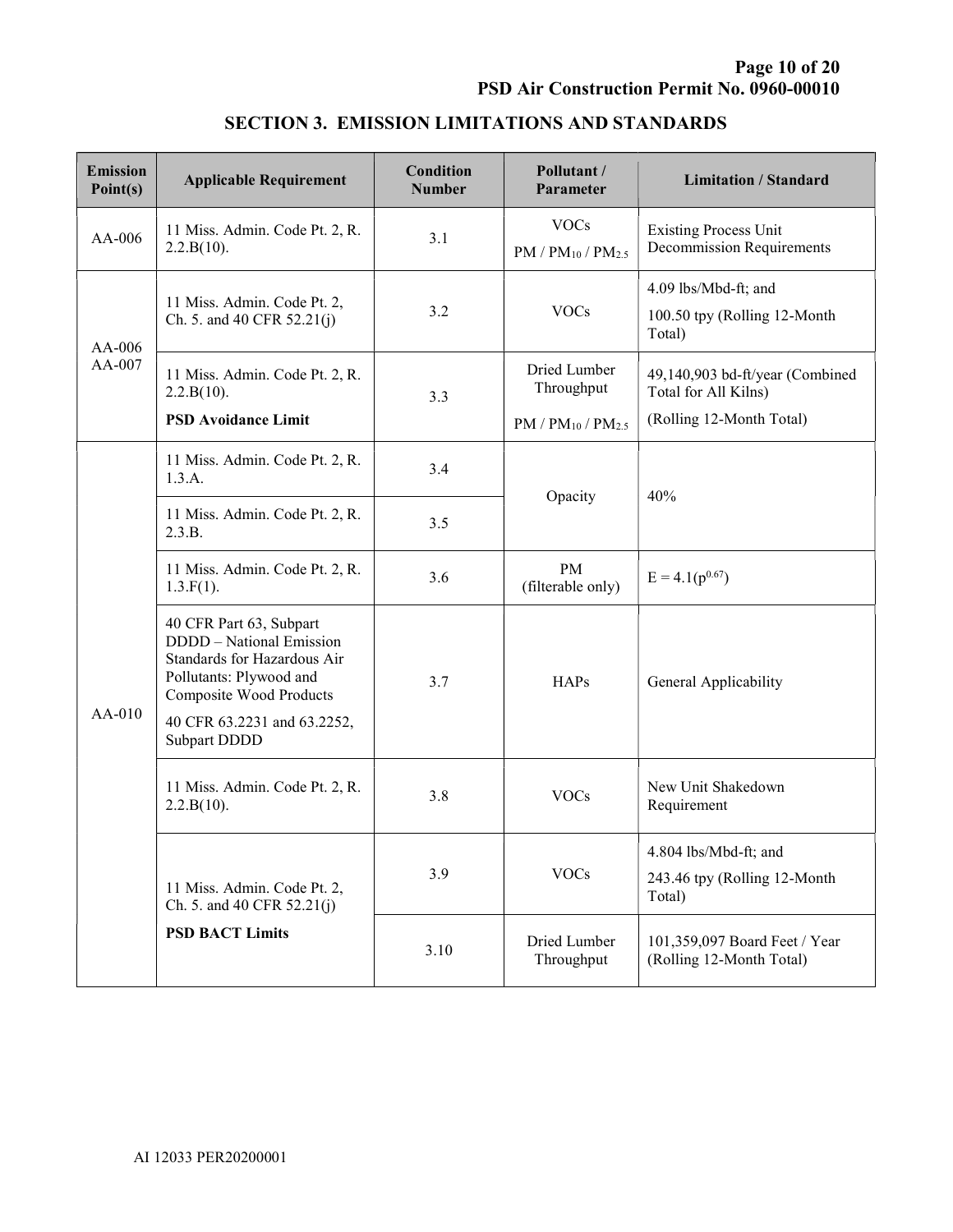3.1 For Emission Point AA-006, the permittee shall decommission Kiln No. 1 of this emission point designation no later than fifteen (15) days after completing the shakedown of the new indirect-fired continuous lumber drying kiln (Emission Point AA-010) as detailed in Condition 3.8.

(Ref.: 11 Miss. Admin. Code Pt. 2, R. 2.2.B(10).)

3.2 For Emission Points AA-006 and AA-007, the permittee shall limit the emission of volatile organic compounds (VOCs) to no more than 4.09 pounds per thousand board feet (lb/Mbdft) from each kiln. Additionally, VOC emission from all combined kilns shall not exceed 100.50 tons per year (tpy) based on a rolling 12-month total.

(Ref.: 11 Miss. Admin. Code Pt. 2, Ch. 5. and 40 CFR 52.21(j))

3.3 For Emission Points AA-006 and AA-007, the permittee shall limit the combined total lumber throughput of all kilns to no more than 49,140,903 board feet per year (bd-ft/year) based on a rolling 12-month total.

(Ref.: 11 Miss. Admin. Code Pt. 2, R. 2.2.B(10). – PSD Avoidance Limit)

- 3.4 For Emission Point AA-010, except as otherwise specified herein, the permittee shall not cause or allow the emission of smoke from any point source into the open air from the kiln which exceeds forty percent (40%) opacity subject to the exceptions provided below:
	- (a) Start-up operations may produce emissions, which exceed 40% opacity for up to fifteen (15) minutes per start-up in any one (1) hour and not to exceed three (3) startups per stack in any twenty-four (24) hour period.
	- (b) Emissions resulting from soot blowing operations (i.e. ash removal) shall be permitted provided such emissions do not exceed sixty percent (60%) opacity and provided that the aggregate duration of such emissions during any 24-hour period does not exceed ten (10) minutes per billion BTU gross heating value of fuel in any one (1) hour.

(Ref.: 11 Miss. Admin. Code Pt. 2, R. 1.3.A.)

3.5 For Emission Point AA-010, the permittee shall not discharge into the ambient air from a point source any contaminant of such opacity as to obscure an observer's view to a degree in excess of forty percent (40%) opacity. This shall not apply to vision obscuration caused by uncombined water droplets.

(Ref.: 11 Miss. Admin. Code Pt. 2. R. 1.3.B.)

3.6 For Emission Point AA-010, except as otherwise specified herein, the permittee shall not cause or allow the emission of particulate matter (PM) in total quantities in any one (1)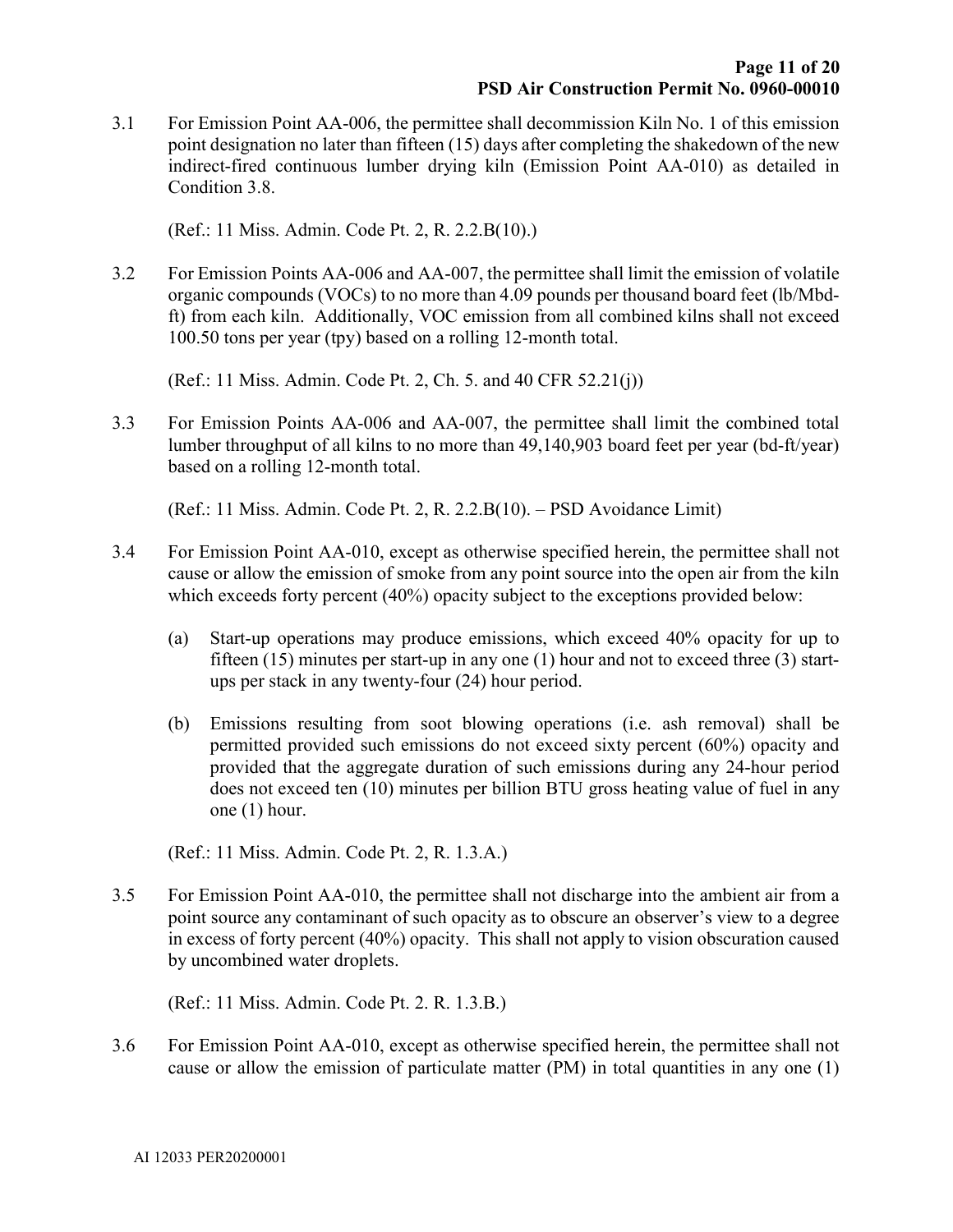hour from the kiln (which includes any associated stacks, vents, outlets, or combination thereof) to exceed the amount determined by the following relationship:

$$
E = 4.1(p^{0.67})
$$

Where "E" is the emission rate in pounds per hour and "p" is the process weight input in tons per hour.

(Ref.: 11 Miss. Admin. Code Pt. 2, R. 1.3.F(1).)

3.7 For Emission Point AA-010, the permittee is subject to and shall comply with all applicable requirements found in 40 CFR Part 63, Subpart DDDD – National Emission Standards for Hazardous Air Pollutants: Plywood and Composite Wood Products and 40 CFR Part 63, Subpart A – General Provisions.

With the exception of an initial notification requirement, the permittee is not required to comply with any compliance options, work practice requirements, performance testing, monitoring, recordkeeping, or reporting requirements found in Subpart DDDD or any other requirements found in Subpart A.

For Emission Point AA-010, the initial notification requirement was satisfied with the submission of this application for a PSD Permit to Construct Air Emissions Equipment.

(Ref.: 40 CFR 63.2231(a), (b) and 40 CFR 63.2252, Subpart DDDD).

3.8 For Emission Point AA-010, the permittee may execute a shakedown of the kiln that shall not exceed more than one hundred eighty (180) days after the initial start-up.

 For the purpose of this permit, "shakedown" shall be defined as the period beginning with initial start-up and ending no later than the successful completion of operational testing during which the permittee may conduct operational and contractual testing / tuning to ensure the safe, efficient, and reliable operation of the new kiln.

A process unit shall be considered operational after completion of the shakedown period.

(Ref.: 11 Miss. Admin. Code Pt. 2, R. 2.2.B(10).)

3.9 For Emission Point AA-010, the permittee shall limit the emission of volatile organic compounds (VOCs) to no more than 4.804 pounds per thousand board feet (lb/Mbd-ft). Additionally, VOC emissions from the kiln shall not exceed 243.47 tons per year (tpy) based on a rolling 12-month total.

(Ref.: 11 Miss. Admin. Code Pt. 2, Ch. 5. and 40 CFR 52.21(j) – PSD BACT Limit)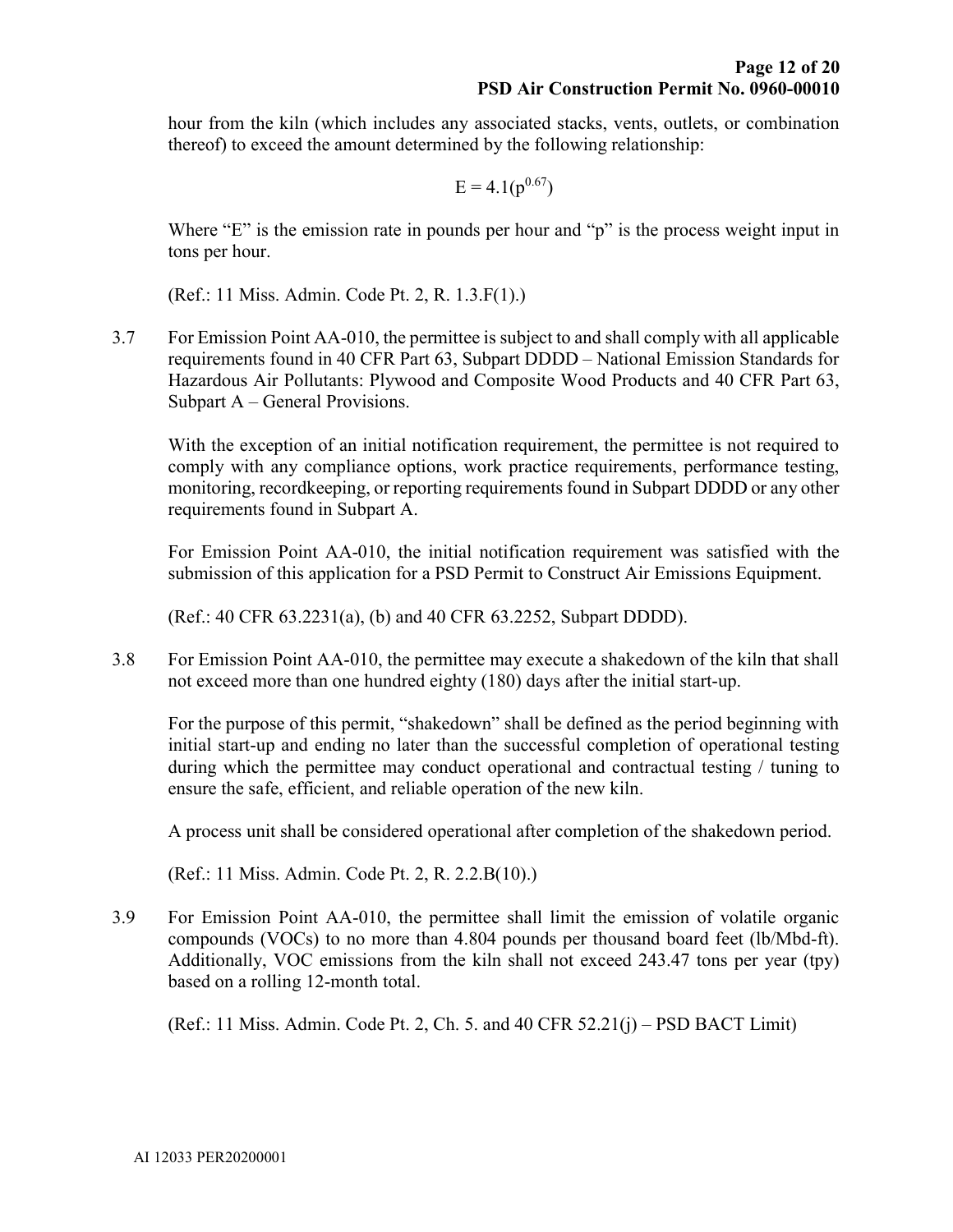3.10 For Emission Point AA-010, the permittee shall limit the total throughput of lumber dried in the kiln to no more than 101,359,097 board feet per year (bd-ft/year) based on a rolling 12-month total.

(Ref.: 11 Miss. Admin. Code Pt. 2, Ch. 5. and 40 CFR 52.21(j) – PSD BACT Limit)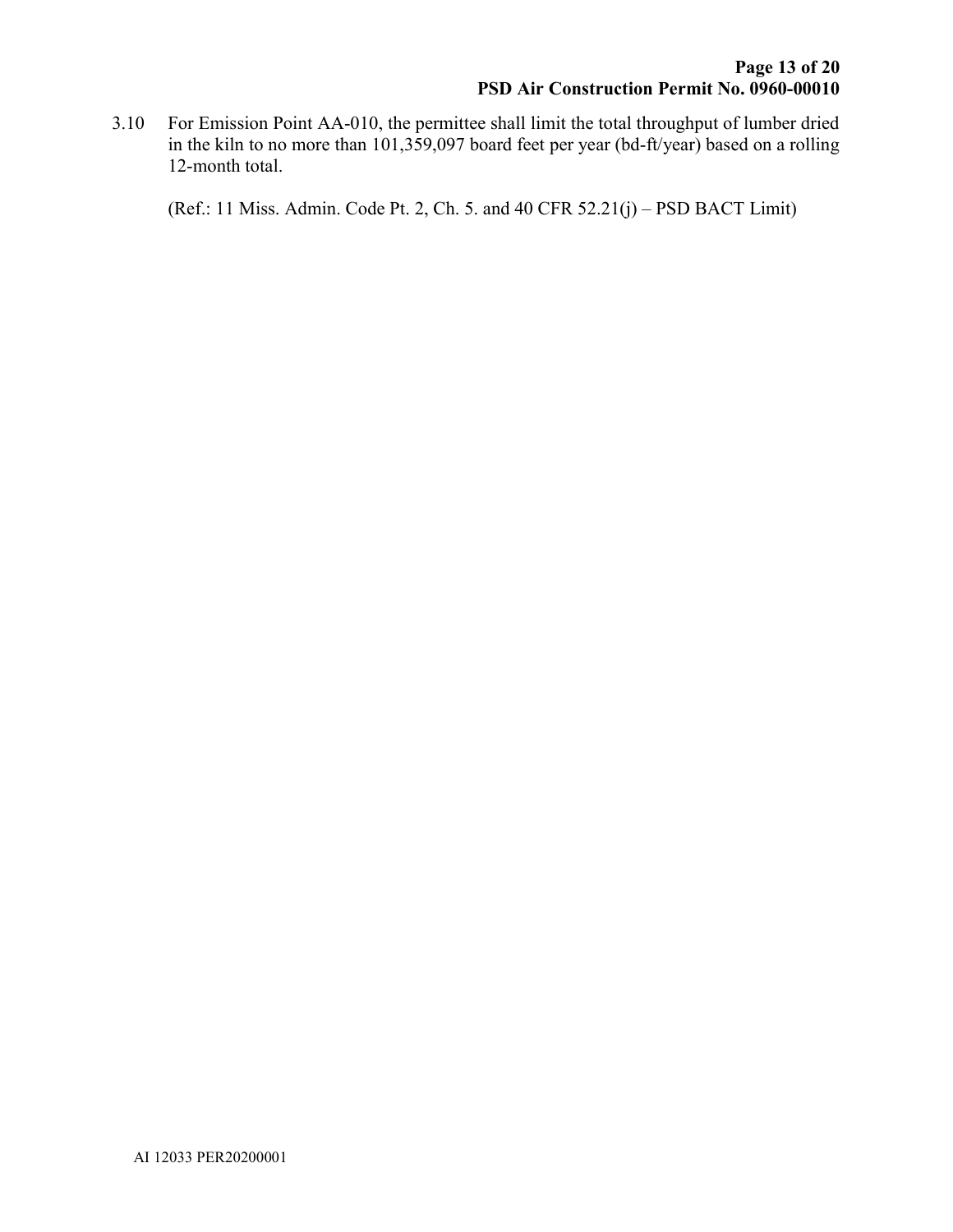| <b>Emission</b><br>Point | <b>Applicable Requirement</b>                                                      | <b>Condition</b><br>Number(s) | Pollutant/<br><b>Parameter</b> | <b>Work Practice</b>                                           |
|--------------------------|------------------------------------------------------------------------------------|-------------------------------|--------------------------------|----------------------------------------------------------------|
| $AA-010$                 | 11 Miss. Admin. Code Pt. 2, Ch. 5.<br>and 40 CFR $52.21(j)$<br>(PSD BACT Standard) | 4.1                           | <b>VOCs</b>                    | Develop, Implement, and Maintain a Good<br>Work Practices Plan |

#### SECTION 4. WORK PRACTICE STANDARDS

4.1 For Emission Point AA-010, the permittee shall operate and maintain the kiln in accordance with the manufacturer's recommendations and good work practices.

 Additionally, the permittee shall develop, implement, and maintain a "Good Work Practices Plan" that establishes work practice standards in accordance with the manufacturer's recommendations for the proper operation and maintenance of the indirectfired continuous dry kiln. The plan shall establish a routine for conducting preventative maintenance on the kiln that includes (at a minimum) the following actions:

- (a) Conducting walk-around inspections;
- (b) Confirming proper wet-bulb operation;
- (c) Conducting entrance / exit baffle inspections;
- (d) Checking wet-bulb wicks for integrity;
- (e) Greasing the kiln cart wheels and fan shaft bearings;
- (f) Checking hydraulic oil levels;
- (g) Calibrating moisture content equipment;
- (h) Calibrating temperature probe equipment;
- (i) Checking for leaks in kiln pipe-work; and
- (j) Checking shaft seals at wall penetrations (if applicable).

 The permittee shall perform all inspections and maintenance actions on the schedule specified and outlined in the Good Work Practices Plan. If any problems are noted during an inspection, the permittee shall perform the necessary unscheduled maintenance to ensure the operation of the kiln as originally designed.

(Ref.: 11 Miss. Admin. Code Pt. 2, Ch. 5. and 40 CFR 52.21(j) – PSD BACT Standard)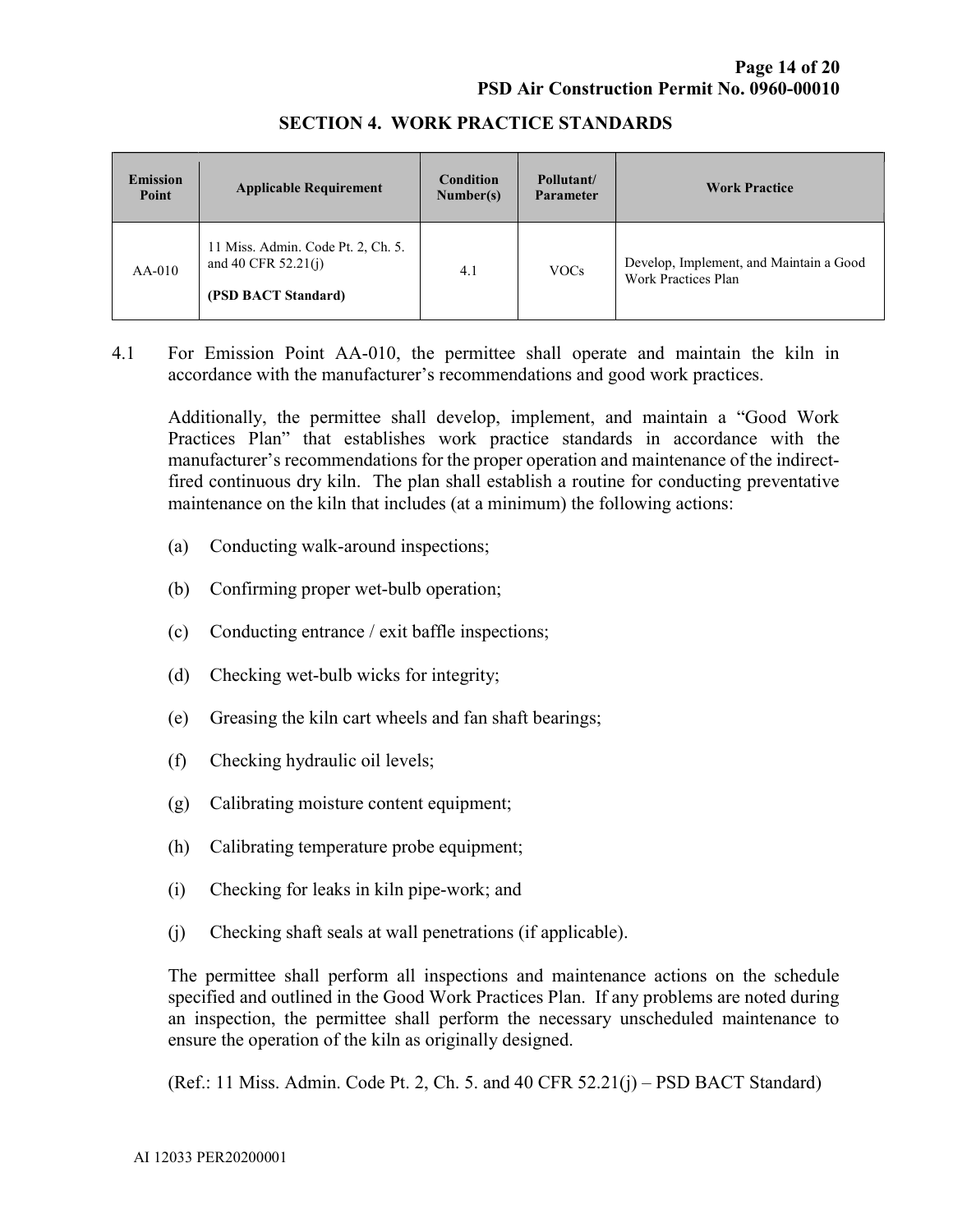| <b>Emission</b><br>Point(s) | <b>Applicable Requirement</b>                                               | <b>Condition</b><br><b>Number</b> | Pollutant /<br>Parameter                                                               | <b>Monitoring / Recordkeeping</b><br>Requirement                                                           |
|-----------------------------|-----------------------------------------------------------------------------|-----------------------------------|----------------------------------------------------------------------------------------|------------------------------------------------------------------------------------------------------------|
| $AA-100$                    | 11 Miss. Admin. Code Pt. 2, R.<br>2.9.                                      | 5.1                               | Recordkeeping                                                                          | Maintain Records For a Minimum of<br>Five (5) Years                                                        |
|                             | 11 Miss. Admin. Code Pt. 2, R.<br>2.2.B(11). and 40 CFR<br>52.21(r)(6)(iii) | 5.2                               | <b>PM</b><br>(filterable)<br>$PM_{10}$ / $PM_{2.5}$<br>(filterable $+$<br>condensable) | Calculate and Maintain Records on<br>Project-Related Emission Increases                                    |
| $AA-001$<br>$AA-002$        | 11 Miss. Admin. Code Pt. 2, R.<br>2.2.B(11).                                | 5.3                               | Steam<br>Production                                                                    | Monitor and Record Steam Production<br>from Each Boiler (Monthly)                                          |
| $AA-006$<br>$AA-007$        | 11 Miss. Admin. Code Pt. 2, R.<br>2.2.B(11).                                | 5.4                               | Dried Lumber<br>Throughput                                                             | Monitor and Record the Combined Total<br>Throughput from All Kilns (Monthly and<br>Rolling 12-Month Total) |
| $AA-010$                    | 11 Miss. Admin. Code Pt. 2, R.<br>2.2.B(11).                                | 5.5                               | Dried Lumber<br>Throughput                                                             | Monitor and Record the Total<br>Throughput (Monthly and Rolling 12-<br>Month Total)                        |
|                             |                                                                             | 5.6                               | <b>VOCs</b>                                                                            | Maintain Records of All Inspections and<br>Maintenance Activities Performed                                |

#### SECTION 5. MONITORING AND RECORDKEEPING REQUIREMENTS

5.1 The permittee shall retain all required records, monitoring data, supporting information and reports for a period of at least five (5) years from the date of the monitoring sample, measurement, report, or application. Support information includes (but is not limited to) all calibration and maintenance records, all original strip-chart recordings or other data for continuous monitoring instrumentation, and copies of all reports required by this permit. Copies of such records shall be submitted to the MDEQ as required by "Applicable Rules and Regulations" of this permit upon request.

(Ref.: 11 Miss. Admin. Code Pt. 2, R. 2.9.)

5.2 For Emission Point AA-100 (Facility-Wide), the permittee shall monitor the respective emission increase of particulate matter (PM; filterable) particulate matter less than 10 microns ( $\mu$ m) in diameter (PM<sub>10</sub>; filterable + condensable), and particulate matter less than 2.5  $\mu$ m in diameter (PM<sub>2.5</sub>; filterable + condensable) as a result of the proposed construction project permitted herein.

 The permittee shall calculate and record the respective pollutant emissions in tons per year (tpy) on a 12-month calendar year basis from all sources affected by the proposed construction project for a duration of five (5) years following the resumption of regular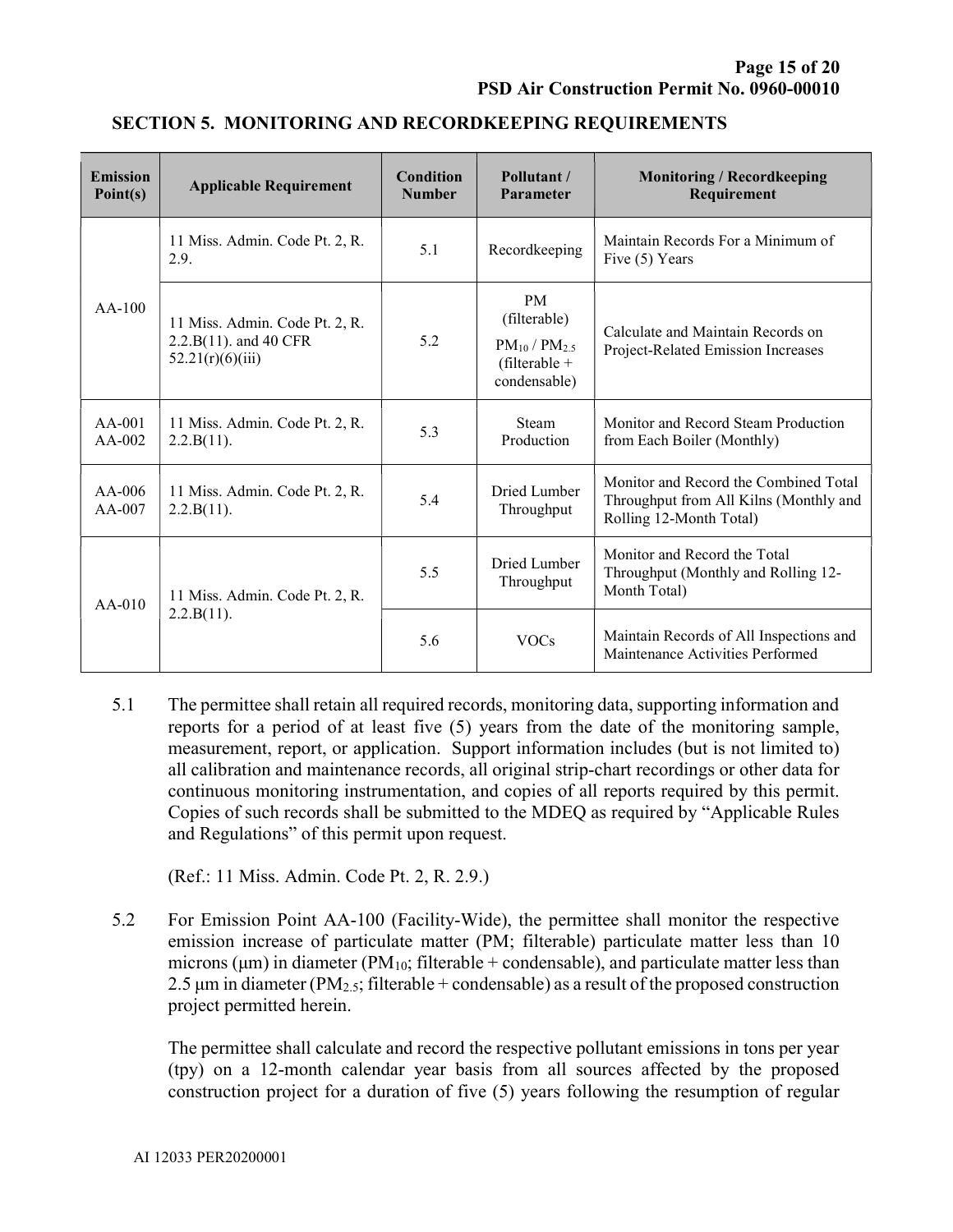operations after the permitted modifications in accordance with 40 CFR 52.21(r)(6)(i)(c); Subpart A.

Unless otherwise specified herein, the permittee shall maintain all reference data and applicable documentation used to determine the calculated emissions (operational data, throughput data, applicable emission factors, engineering judgement determinations, performance testing, etc.).

(Ref.: 11 Miss. Admin. Code Pt. 2, R. 2.2.B(11). and 40 CFR 52.21(r)(6)(iii))

5.3 For Emission Points AA-001 and AA-002, the permittee shall monitor and record the total quantity (in pounds) of steam generated by each boiler on a monthly basis. Steam will be measured using a flow meter measuring pounds of steam on an hourly basis, which can then be totaled for the monthly steam generated.

(Ref.: 11 Miss. Admin. Code Pt. 2, R. 2.2.B(11).)

5.4 For Emission Points AA-006 and AA-007, the permittee shall monitor and record the combined total throughput of dried lumber from all kilns, in board feet (bd-ft), both on a monthly basis and a rolling 12-month total basis.

(Ref.: 11 Miss. Admin. Code Pt. 2, R. 2.2.B(11).)

5.5 For Emission Point AA-010, the permittee shall monitor the total throughput of dried lumber from the kiln, in board feet (bd-ft), both on a monthly basis and a rolling 12-month total basis.

(Ref.: 11 Miss. Admin. Code Pt. 2, R. 2.2.B(11).)

5.6 For Emission Point AA-010, the permittee shall maintain records of all inspections and maintenance actions performed in accordance with the Good Work Practices Plan required in Condition 4.1. These records shall be kept on-site for three (3) years and made readily available for review by MDEQ personnel upon request. The records from the remaining two (2) years may be kept off-site and must be available upon request.

(Ref.: 11 Miss. Admin. Code Pt. 2, R. 2.2.B(11).)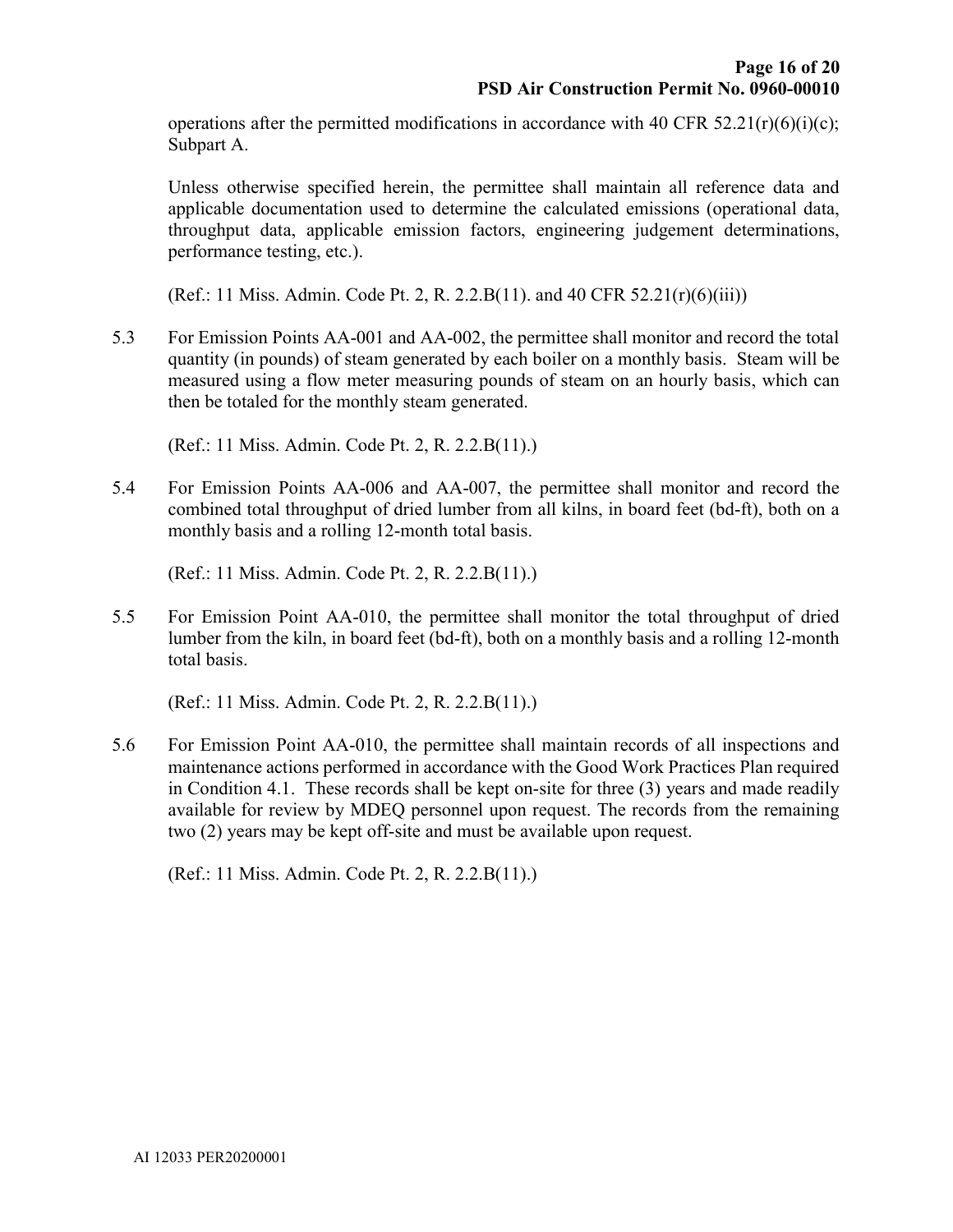#### SECTION 6. REPORTING REQUIREMENTS

- 6.1 General Reporting Requirements:
	- (a) The permittee shall report all deviations from permit requirements, including those attributable to upsets, the probable cause of such deviations, and any corrective actions or preventive measures taken. The report shall be made within five (5) working days of the time the deviation began.

(Ref.: 11 Miss. Admin. Code Pt. 2, R. 2.2.B(11).)

(b) Beginning upon issuance of this permit and lasting until issuance or modification of the applicable operating permit, the permittee shall submit reports of any required monitoring by July  $31<sup>st</sup>$  and January  $31<sup>st</sup>$  of each calendar year for the preceding sixmonth period. All instances of deviations from permit requirements must be clearly identified in such reports and all required reports must be certified by a responsible official consistent with Mississippi Administrative Code, Title 11, Part 2, Chapter 2, Rule 2.1.C.

 Where no monitoring data is required to be reported and/or there are no deviations to report, the report shall contain the appropriate negative declaration. For any air emissions equipment not yet constructed and/or operating the report shall so note and include an estimated date of commencement of construction and/or start-up (whichever is applicable).

(Ref.: 11 Miss. Admin. Code Pt. 2, R. 2.9.)

(c) Any document required by this permit to be submitted to the MDEQ shall contain a certification signed by a responsible official stating that, based on information and belief formed after reasonable inquiry, the statements and information in the document are true, accurate and complete.

(Ref.: 11 Miss. Admin. Code Pt. 2, R. 2.2.B(11).)

(d) Within fifteen (15) days of beginning actual construction, the permittee must notify MDEQ in writing that construction has begun.

(Ref.: 11 Miss. Admin. Code Pt. 2, R. 2.5.C(2).)

(e) The permittee must notify MDEQ in writing when construction does not begin within eighteen (18) months of issuance or if construction is suspended for eighteen (18) months or more.

(Ref.: 11 Miss. Admin. Code Pt. 2, R. 2.5.C(3).)

(f) Upon the completion of construction or installation of an approved stationary source or modification, and prior to commencing operation, the applicant shall notify the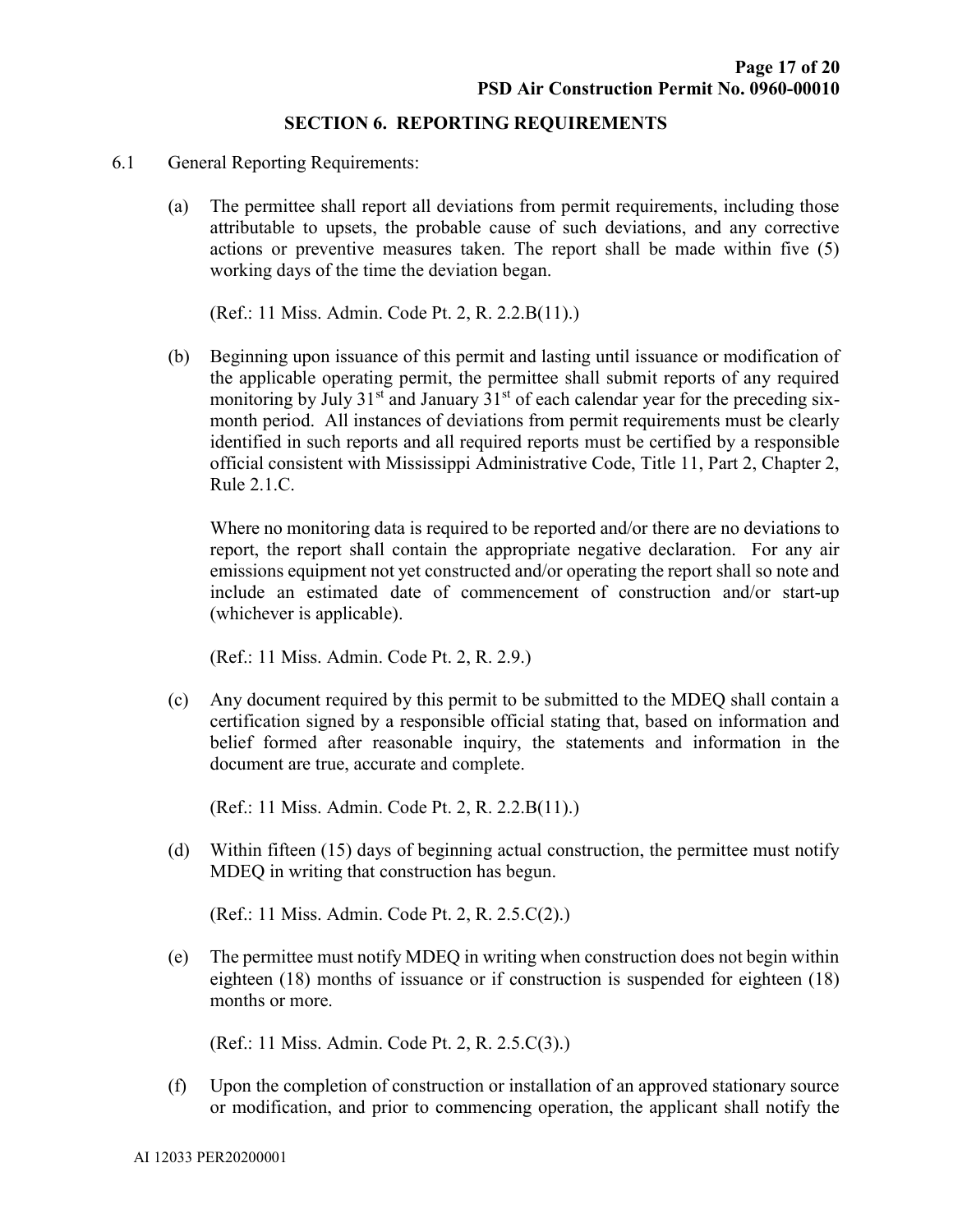Permit Board that construction or installation was performed in accordance with the approved plans and specifications on file with the Permit Board no later than fifteen (15) days after completing construction / installation.

(Ref.: 11 Miss. Admin. Code Pt. 2, R. 2.5.D(1) and (3).)

(g) The Permit Board shall be promptly notified in writing of any change in construction from the previously approved plans and specifications or permit. If the Permit Board determines the changes are substantial, it may require the submission of a new application to construct with "as built" plans and specifications. Notwithstanding any provision herein to the contrary, the acceptance of an "as built" application shall not constitute a waiver of the right to seek compliance penalties pursuant to State Law.

(Ref.: 11 Miss. Admin. Code Pt. 2, R. 2.5.D(2).)

| <b>Emission</b><br>Point(s)                            | <b>Applicable Requirement</b>                                                | <b>Condition</b><br><b>Number</b> | <b>Reporting Requirement</b>                                                           |
|--------------------------------------------------------|------------------------------------------------------------------------------|-----------------------------------|----------------------------------------------------------------------------------------|
| $AA-100$                                               | 11 Miss. Admin. Code Pt. 2, R.<br>$2.2.B(11)$ . and 40 CFR<br>52.21(r)(6)(v) | 6.2                               | Submit Calculated Annual Emissions for PM, PM <sub>10</sub> , and<br>PM <sub>2.5</sub> |
| $AA-001$<br>$AA-002$<br>$AA-006$<br>AA-007<br>$AA-010$ | 11 Miss. Admin. Code Pt. 2, R.<br>2.2.B(11).                                 | 6.3                               | Submit Semi-Annual Monitoring Report                                                   |
| $AA-006$                                               | 11 Miss. Admin. Code Pt. 2, R.<br>2.2.B(11).                                 | 6.4                               | Submit Notification of Completion of Unit<br>Decommission                              |
| $AA-010$                                               | 11 Miss. Admin. Code Pt. 2, R.<br>2.2.B(11).                                 | 6.5                               | Submit Notifications on Initial Start-Up and Completion<br>of Shakedown Period         |
|                                                        |                                                                              | 6.6                               | Submit Initial Good Work Practices Plan                                                |

Specific Reporting Requirements:

- 6.2 For Emission Point AA-100 (Facility-Wide), the permittee shall submit an annual report to the MDEQ no later than March  $1<sup>st</sup>$  (or February  $29<sup>th</sup>$  when applicable) of each year for the preceding 12-month calendar year that contains the following information:
	- (a) The name, address, and telephone number of the facility;
	- (b) The calculated annual emissions as specified in Condition 5.2; and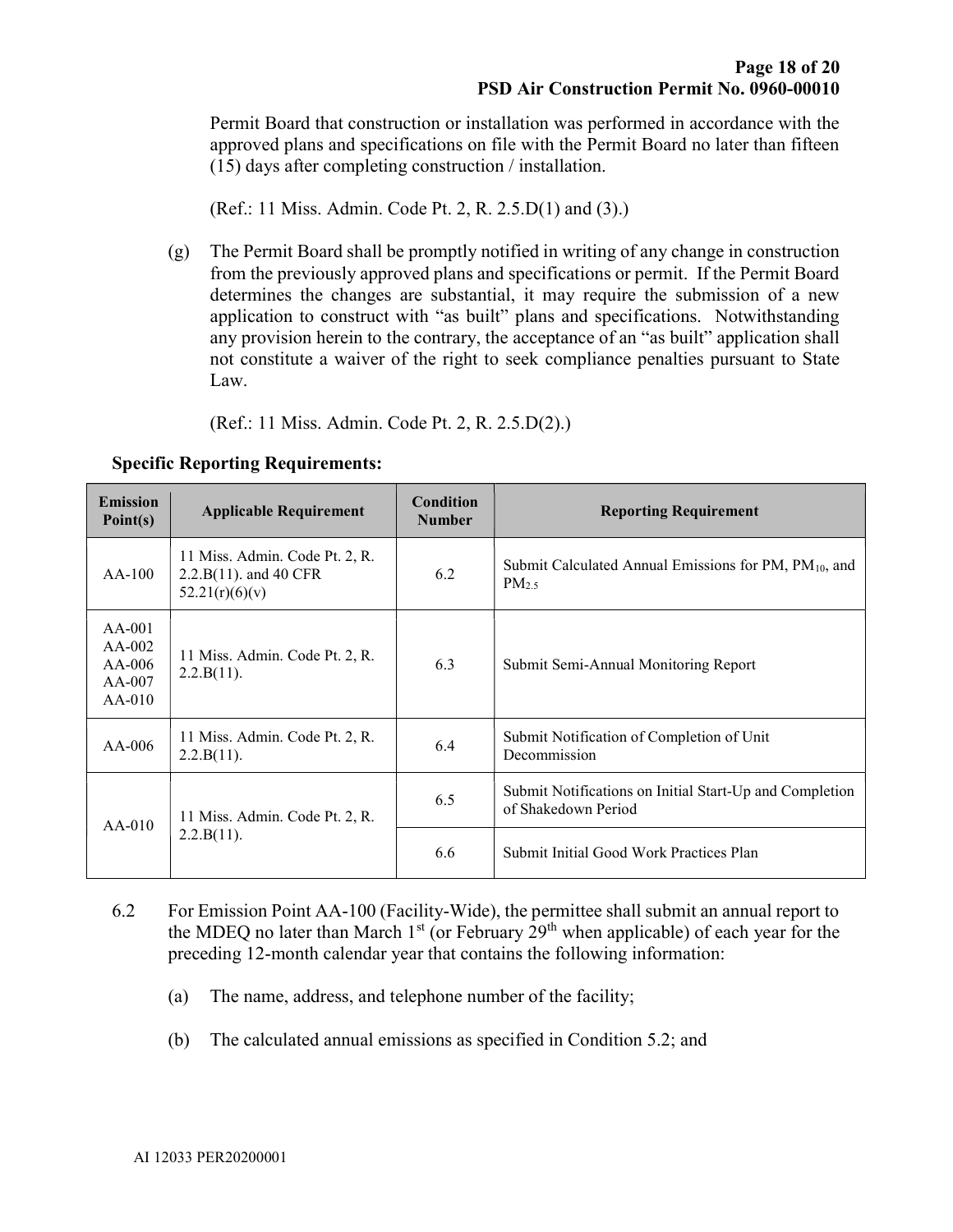(c) Any other information that the permittee wishes to include in the report (e.g. an explanation as to why the emissions differ from the established pre-construction projections).

 Additionally, the report shall address whether the calculated annual emissions specified in Condition 5.2 meet the criteria of paragraphs (d) and/or (e):

- (d) Exceed the baseline actual emissions documented in the pre-construction Prevention of Significant Deterioration (PSD) major modification applicability test by a "significant" [as defined by 40 CFR  $52.21(b)(23)$ ] amount for the pollutants referenced in Condition 5.2; and
- (e) Differ from the established pre-construction projected emissions presented for the proposed construction project permitted herein.

(Ref.: 11 Miss. Admin. Code Pt. 2, R. 2.2.B(11). and 40 CFR 52.21(r)(6)(v))

- 6.3 For Emission Points AA-001, AA-002, AA-006, AA-007, and AA-010, the permittee shall submit semi-annual monitoring reports in accordance with Condition 6.1(b) that include the following information:
	- (a) The quantity (in pounds) of steam generated by each boiler on a monthly basis;
	- (b) The combined total throughput (in board feet) of lumber dried by all batch kilns both on a monthly basis and a rolling 12-month total basis;
	- (c) The total throughput (in board feet) of lumber dried by the continuous kiln both on a monthly basis and a rolling 12-month total basis; and
	- (d) Any changes that have been made to the Good Work Practices Plan required by Condition 4.1.

(Ref.: 11 Miss. Admin. Code Pt. 2, R. 2.2.B(11).)

6.4 For Emission Point AA-006, upon completion of the decommissioning of Kiln No. 1, the permittee shall notify the MDEQ, in writing, no later than fifteen (15) days following the decommission completion date.

(Ref.: 11 Miss. Admin. Code Pt. 2, R. 2.2.B(11).)

- 6.5 For Emission Point AA-010, the permittee shall submit written notifications to the MDEQ no later than fifteen (15) days after the following has occurred:
	- (a) The initial start-up of the kiln; and
	- (b) The completion of the shakedown period for kiln.